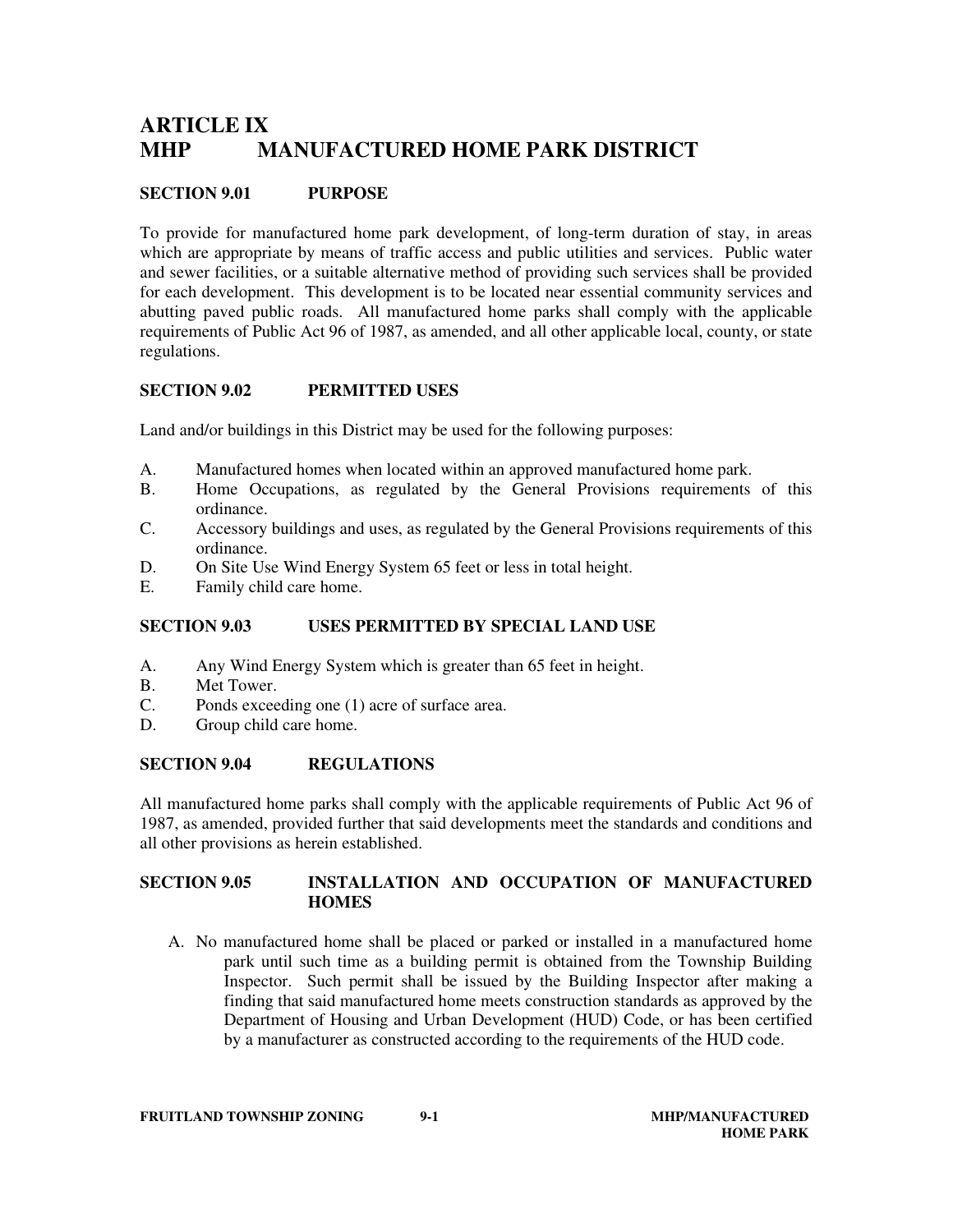- B. No manufactured home shall be occupied by any person as a residence or for any other purpose until such time as said manufactured home is placed or situated on a specific lot in the manufactured home park and has been inspected by the Township Building Inspector and issued an Occupancy Permit.
	- 1. Such inspection shall include the placement, connection to utilities, and compliance with all necessary State, Township or other ordinances and regulations.
	- 2. Such permit shall be issued by the Building Inspector on payment of inspection fee as may be authorized by resolution of the Township Board from time to time.
	- 3. In the event said manufactured home is moved to another lot or another manufactured home is placed on specific lot, a new Occupancy Permit must be obtained by the owner or resident from the Township Building Inspector.

### **SECTION 9.06 APPLICATION PROCEDURES**

- A. Preliminary approval shall not be issued by the Township until a rezoning application to the MHP District for the manufactured home park has been approved by the Township Board in accordance with the provisions of this Article.
- B. Site Plan: Any application for the extension, alteration, or construction of a manufactured home park shall be accompanied by a site plan of the proposed development and all permanent buildings indicating the proposed methods of compliance with these requirements. Said site plan shall be in conformance with the site plan review requirements of this Ordinance.
- C. Approval: The application for rezoning and site plan review of the manufactured home park development requires the approval of the Township Board upon recommendation from the Planning Commission. In reviewing the rezoning application and site plan the following shall be among the major considerations of both bodies prior to official action being taken.
	- 1. Whether the proposal is in general accordance with the Master plan.
	- 2. Whether the proposal meets all the design standards of this Ordinance and other applicable local codes, regulations, or ordinances.
	- 3. Whether the development density of the proposed development could adversely effect adjacent properties and land uses.
	- 4. Whether the proposed development can be reasonably expected to constitute a health hazard or public nuisance to adjacent properties because of inappropriate or inadequate sanitation and/or drainage facilities.
	- 5. Whether the proposed development produces an extreme or undue demand on available fire and police protection or other Township or County services.
	- 6. Whether the traffic characteristics of the proposed development can be expected to place an extreme or undue burden on adjacent vehicular and/or pedestrian circulation facilities.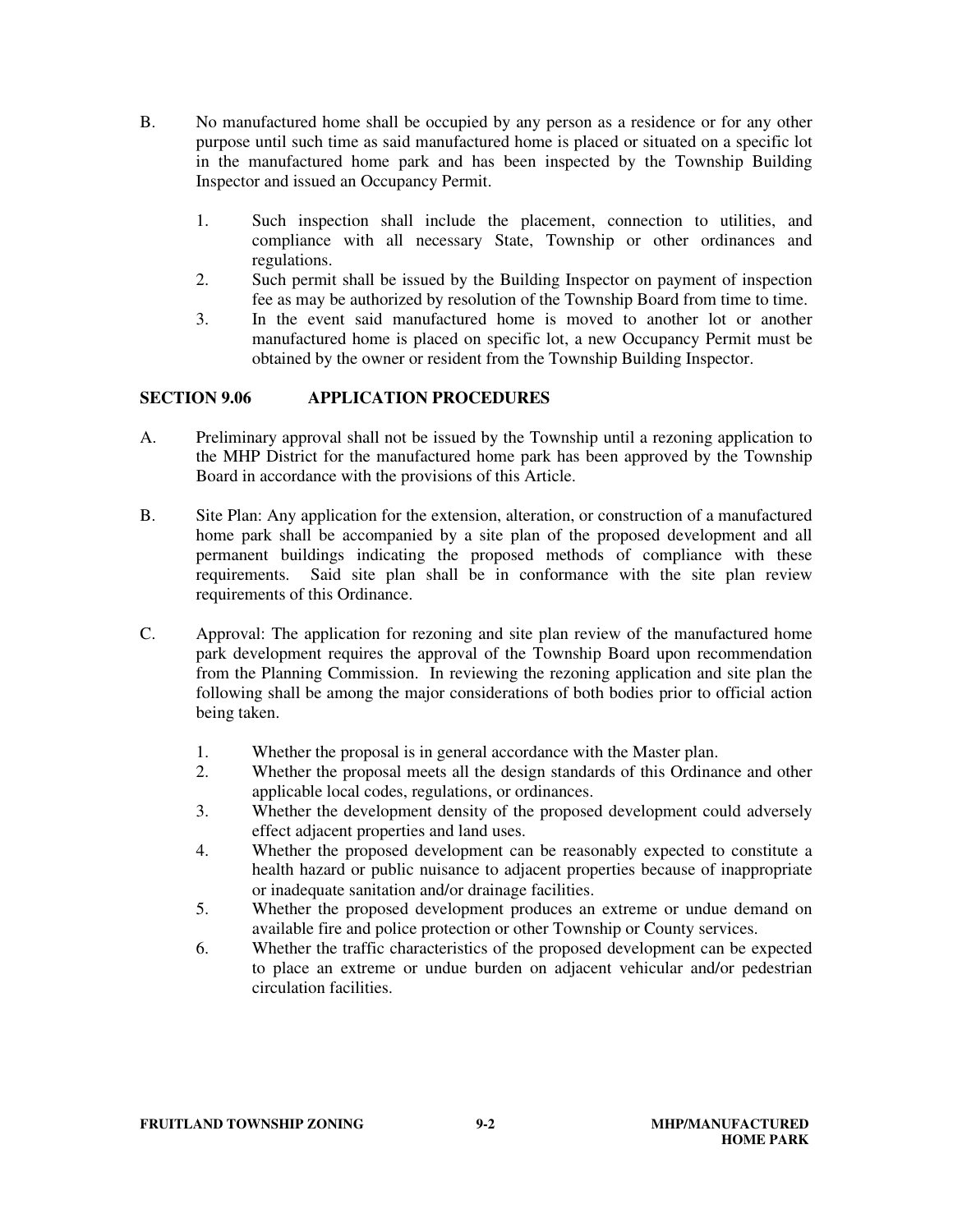### **SECTION 9.07 STANDARDS AND REGULATIONS**

- A. Minimum site size for a manufactured home park shall be forty (40) acres.
- B. Minimum number of manufactured home spaces shall be twenty-five (25). Required streets and utilities shall be completed for at least twenty-five (25) manufactured homes spaces along with related improvements before first occupancy.
- C. Each manufactured home park shall have direct access to a County primary road, as defined by the Muskegon County Road Commission.
- D. No access to the site shall be located closer than two hundred (200) feet from the intersection of any two (2) arterial streets. Minimum street widths within the manufactured home park shall be accordance with the following schedule:

| Parking                              | Direction     | Minimum Street Width |
|--------------------------------------|---------------|----------------------|
| No on-street parking                 | One $(1)$ way | 14 feet              |
|                                      | Two $(2)$ way | 21 feet              |
| Parallel parking one side            | One $(1)$ way | 24 feet              |
|                                      | Two $(2)$ way | 31 feet              |
| Parallel<br>parking<br>both<br>sides | One $(1)$ way | 34 feet              |
|                                      | Two $(2)$ way | 41 feet              |
|                                      |               |                      |

- E. No manufactured home or other building or structure for residential purposes shall be in excess of two and one-half (2 ½) stories, or in excess of a maximum height of twenty-five (25) feet.
- F. Each manufactured home lot, exclusive of streets, shall have a minimum size of five thousand (5,000) square feet and a minimum width of forty (40) feet, as measured at the minimum building setback line. No more than one (1) manufactured home shall be parked on any one (1) lot, and no manufactured home shall be occupied by more than one (1) family.
- G. The minimum setback between any part of any manufactured home and/or structure permanently or temporarily attached thereto (excluding hitch), or used in conjunction therewith, including, but not by way of limitation, storage sheds, cabanas, and porches:
	- 1. fifteen (15) feet from the inside of the sidewalk;
	- 2. ten (10) feet from any rear lot line;
	- 3. ten (10) feet from the side lot line on the entry side and five (5) feet from the side yard on the non-entry side.

#### **FRUITLAND TOWNSHIP ZONING 9-3** 9-3 MHP/MANUFACTURED

# **HOME PARK**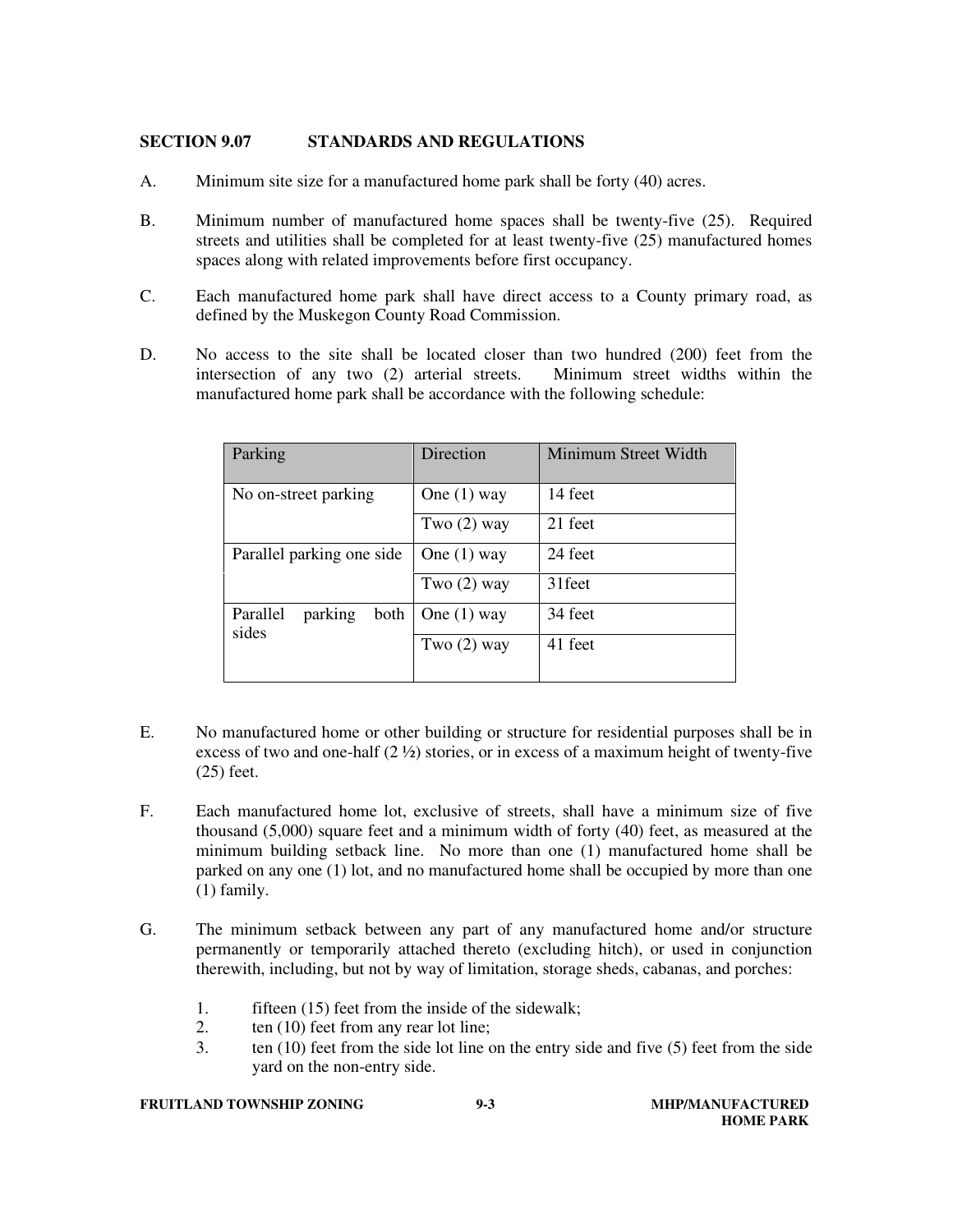- H. Each lot shall front on sidewalks at least four (4) feet in width located directly next to and parallel to the street.
- I. Each lot shall provide a minimum of four hundred (400) square feet of paved off-street parking. In addition, paved visitor parking shall be provided at convenient locations throughout the manufactured home park in a ratio of one (1) visitor parking space for each three (3) manufactured home sites. All parking spaces shall be a minimum dimension of eighteen (18) feet in length by nine (9) feet in width.
- J. The front, back and side yards of every lot shall be suitably landscaped and properly maintained with lawn area, and there shall be one (1) shade tree provided for every two  $(2)$  lots.
- K. The manufactured home park shall provide a buffer zone strip separating the manufactured home park from adjacent property. The buffer zone shall be properly planted with trees or shrubbery or other nursery stock of varying height, so as to provide a density sufficient to block the view of the manufactured home park and buildings up to a minimum of five (5) feet in height. No part of the buffer zone shall be used for any structure, board fences, right-of-way, or parking purposes. The buffer zone shall be maintained by the owner of the park.
	- 1. In the event the back yard of any lot or lots within a manufactured home abuts adjacent property, the rear ten (10) feet of rear yard may be used as part of the buffer strip, provided further that no buildings, houses or other structures may be constructed within said strip.
	- 2. The minimum width of the buffer strip shall be thirty-five (35) feet.
- L. There shall be maintained a minimum setback of one hundred (100) feet from any public street within the manufactured home park to the nearest manufactured home lot, parking area, or accessory structure. The setback area shall be properly landscaped with grassed area and maintained by the owner and operator of the manufactured home park.
- M. All streets within the manufactured home park shall be of bituminous aggregate or similar surface meeting AASHTO public street construction specifications, and provided with proper curbing.
- N. The manufactured home park shall contain one (1) or more open space areas intended primarily for the use of park residents on a minimum ratio of two hundred and fifty (250) square feet for every manufactured home lot provided that buffer zone areas shall not be included as part of such requirements.
- O. The manufactured home park shall provide one (1) or more storm shelters of size and capacity so as to accommodate all the residents of the park.
- P. All street intersections and designated pedestrian crosswalks shall be illuminated by not less than .25 foot candles. All roads, parking bays and pedestrian walkways shall be illuminated by not less than .5 foot candles.